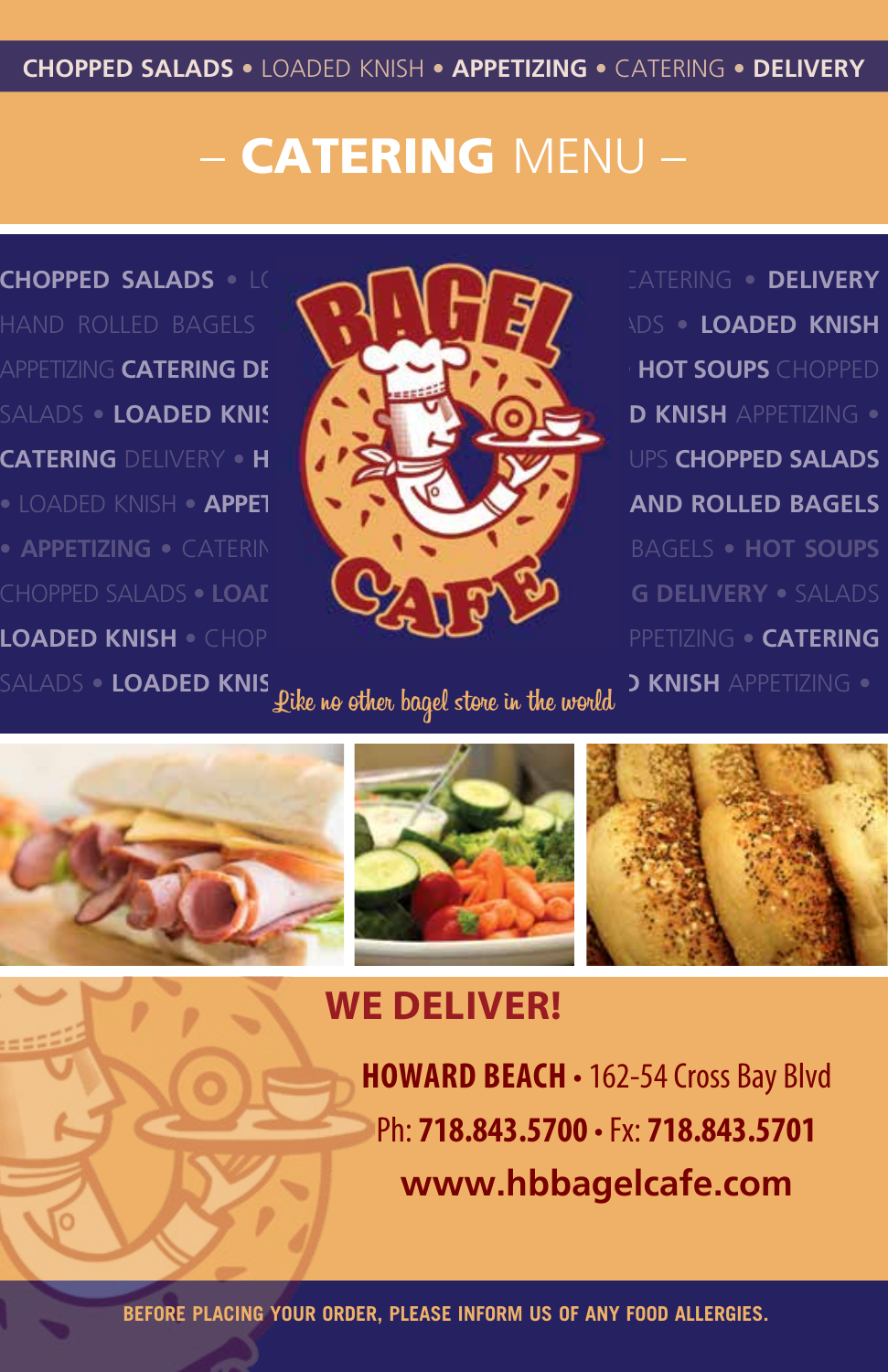

Hot Breakfast Buffet

### Continental Breakfast

Assorted Sliced Bagels, Beautifully Arranged in a Basket Accompanied With Two of Any of Our Homemade Cream Cheeses. Includes Butter & Jelly. Full Hot Coffee Service & Complete Paper & Cutlery Goods.

– **\$8.95 per person** • 12 Person Minimum –

### Executive Breakfast

Assorted Sliced Bagels, Beautifully Arranged in a Basket Accompanied With Two of Any of Our Homemade Cream Cheeses. Includes Butter & Jelly. Also Includes Assorted Homemade Mini Muffins, Sliced Fruit Platter. Full Hot Coffee Service/Cold Beverage (Apple & Orange Juice) & Complete Paper & Cutlery Goods

– **\$12.95 per person** • 12 Person Minimum –

### Cream Cheese Platter

Assorted spreads including: Plain • Veggie • Scallion • Nova Spread Olive • Walnut Raisin • Lite Cream Cheese available • Butter • Jelly • Assorted Bagels, Bialys & Flagels

**PETITE** (10-15 PEOPLE) **\$95 • GRANDE** (20-25 PEOPLE) **\$130**

**CHOOSE YOUR OWN SIZE & ONE OF FAVORITE FILLINGS. DESIGN YOUR OWN FILLING • INCLUDES HOME FRIES BREAKFAST HEROS**

– **\$24.95 per foot** • Egg Whites Additional \$1.95 Per Foot –

#### Americana

Eggs, Ham, Sausage or Bacon, Cheese

 $L_{ea}$ <br>Hand Sliced Nova Lox With Slow Cooked Onions & Scrambled Eggs

Greek<br>Eggs, Spinach, Feta, Mushrooms

Heart Attack Scrambled Eggs, Ham, Bacon, Sausage, American, Swiss

Southwest Eggs, Peppers, Onions, Jalapeño, Sliced Ham, Chorizo, Salsa & Cheddar

*Consuming Raw or Under Cooked Meats, Poultry, Seafood, Shellfish or Eggs May Increase Your Risk of Food Bourne Illness.*

#### **DELICIOUS FRESH SCRAMBLED EGGS ACCOMPANIED WITH FRENCH TOAST:**

#### ALSO INCLUDES:

Bacon or Turkey Bacon, Ham or Sausage *(Link or Patties)*, HBBC Famous Home Fries, Bagels, Butter, Jelly & All Vermont Maple Syrup, Homemade Mini Muffins & Paper Goods.

– **\$14.95 per person** • 25 Person Minimum –

#### PERFECT ADD-ONS:

Coffee / Ice Coffee Set Up

Fresh Brewed Coffee, Decaf Coffee, Hot Tea, Milk, Sugar & Sweeteners, Cups, Stirrers, Napkins

– **\$2.99 per person** –

Juice Set Up Tropicana Orange / Apple Juice/ Grapefruit Juice/ Cranberry Juice – **\$2.99 per person** –

Coffee & Juice Set Up

– **\$4.99 per person** –

Yogurt Parfait Yogurt Topped With Crunch Granola & Fresh Berries – Individual Cup **\$3.99** each –

> Assorted Homemade Mini Muffins  $-$  \$12.95 a dozen  $-$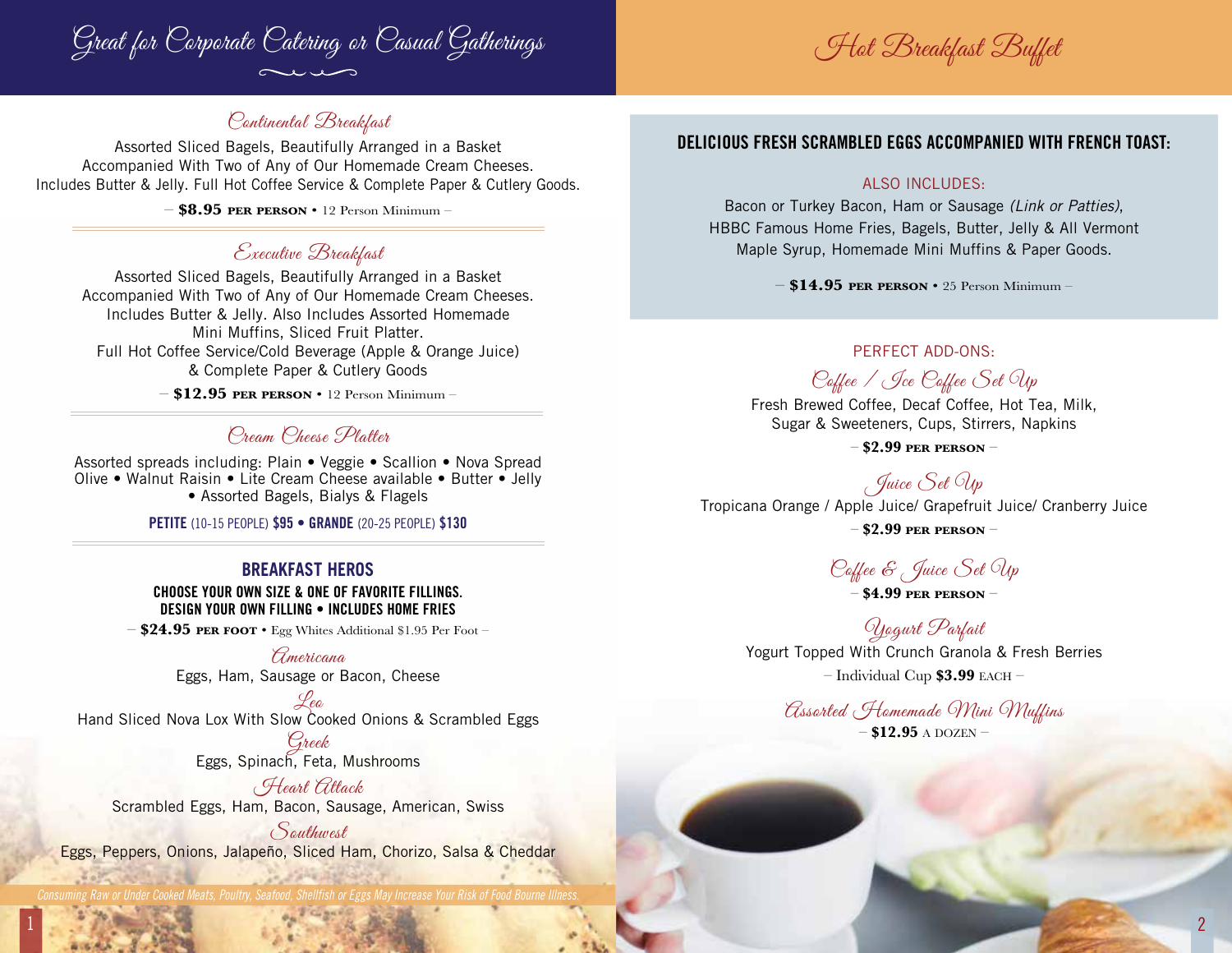

### The Master Smoked Fish Platter

Layers of Only The Finest Fresh Hand Sliced Smoked Nova Salmon (&/or Belly) Lox, Delicious Sliced Sable Plate, & Baked Salmon Surround a Beautiful Fillet or Stuffed White Fish. **Includes Choice of 3 Cream Cheeses** Accompanied by Crispy Lettuce, Tomato & Red Bermuda Onion. *Includes Sliced Bagels of Your Choice.*

– **\$22.95 per person** + tax • 12 person minimum –

### Nova Platter

Layers of Only The Finest Fresh Hand Sliced Smoked Nova Salmon (&/or Belly) Lox With Your Choice of Cream Cheese Accompanied by Crispy Sliced Lettuce, Tomato & Red Bermuda Onion. *Includes Sliced Bagels of Your Choice.*

– **\$19.95 per person** + tax • 12 person minimum –

### Supreme Salad Platters

**Choose 3 From (A) & 3 From (B)**

#### *(A) Cream Cheeses*

Plain • Vegetable • Scallion • Lox • Chive • Olive • Strawberry • Walnut Raisin "Lite" – Plain, Vegetable, Scallion or Lox • Apple Walnut Raisin • Spinach Onion Wild Berry • Chocolate Chip Mousse • Sundried Tomato Jalapeño • Bacon Garlic Cheddar

#### *(B) Salads*

Classic Tuna • Classic Tuna • Vegetable Tuna • Honey Mustard Tuna b Balsamic Tuna (Fat Free) Taco Tuna • Tuna Fresca • Chicken Salad • Low Fat Chicken Salad • Cranberry Chicken Salad • Waldorf Chicken Salad Honey Mustard Chicken Salad • Cajun Chicken Salad • Egg Salad Egg-Mushroom-Onion • Egg White Spinach • Baked Salmon • White Fish ● Low Fat Egg White Vegetable • ● Low Fat Vegetable Tuna • & Many More

– **\$15.95 per person** + tax • 12 person minimum –

**ALSO INCLUDES** - Tray of Crispy Lettuce, Tomato & Red Bermuda Onion, & Cole Slaw, Macaroni or Potato Salad. Sliced Bagels of Your Choice. C Lite Choice

**ALL SALADS ARE MADE ON PREMISES USING THE FRESHEST & FINEST INGREDIENTS**



### Wrap Platters

Stuffed With Your Choice of Our Finest Cold Cuts or Our Many Delicious Homemade Salads. Also Available: Grilled Chicken or Grilled Vegetable Beautifully Arranged & Plattered.

> *Includes Choice of 3 Side Salads: Potato, Macaroni, Cole Slaw, Israeli & Cucumber, and All Paper Goods*

**\$12.95** PER PERSON  $+$  TAX  $\cdot$  12 PERSON MINIMUM –

### Wrap Bite Platters

Stuffed With Your Choice of Our Finest Vegetables, Cold Cuts or Our Many Delicious Homemade Salads. Also Available: Grilled Chicken or Grilled Vegetable Beautifully Arranged & Plattered.

*Includes Choice of 3 Side Salads: Potato, Macaroni, Cole Slaw, Israeli & Cucumber, and All Paper Goods*

– **\$14.95 per person** + tax • 12 person minimum –

### Lettuce Wraps

#### **THESE ARE JUST A COUPLE OF OUR FAVORITES! WE ALSO HAVE A WIDE VARIETY OF SALADS AND COLD CUTS, SO FEEL FREE TO CREATE YOUR OWN!**

- 1. Turkey, Swiss, Tomato, Avocado
- 2. Tuna, Tomato or Veggie Tuna
- 3. Grilled Chicken, Tomato, Onion
- 4. Grilled Chicken, Roasted Pepper, Fresh Mozzarella
- 5. Roast Beef, Cheddar, Tomato, Horseradish

*Includes Tray of Grilled Vegetables or Potato, Macaroni, Cole Slaw, and All Paper Goods*

 $-$  **\$15.95**  $+$  tax  $\cdot$  12 person minimum

**• \$10 FOR WICKER BASKET SETUP •**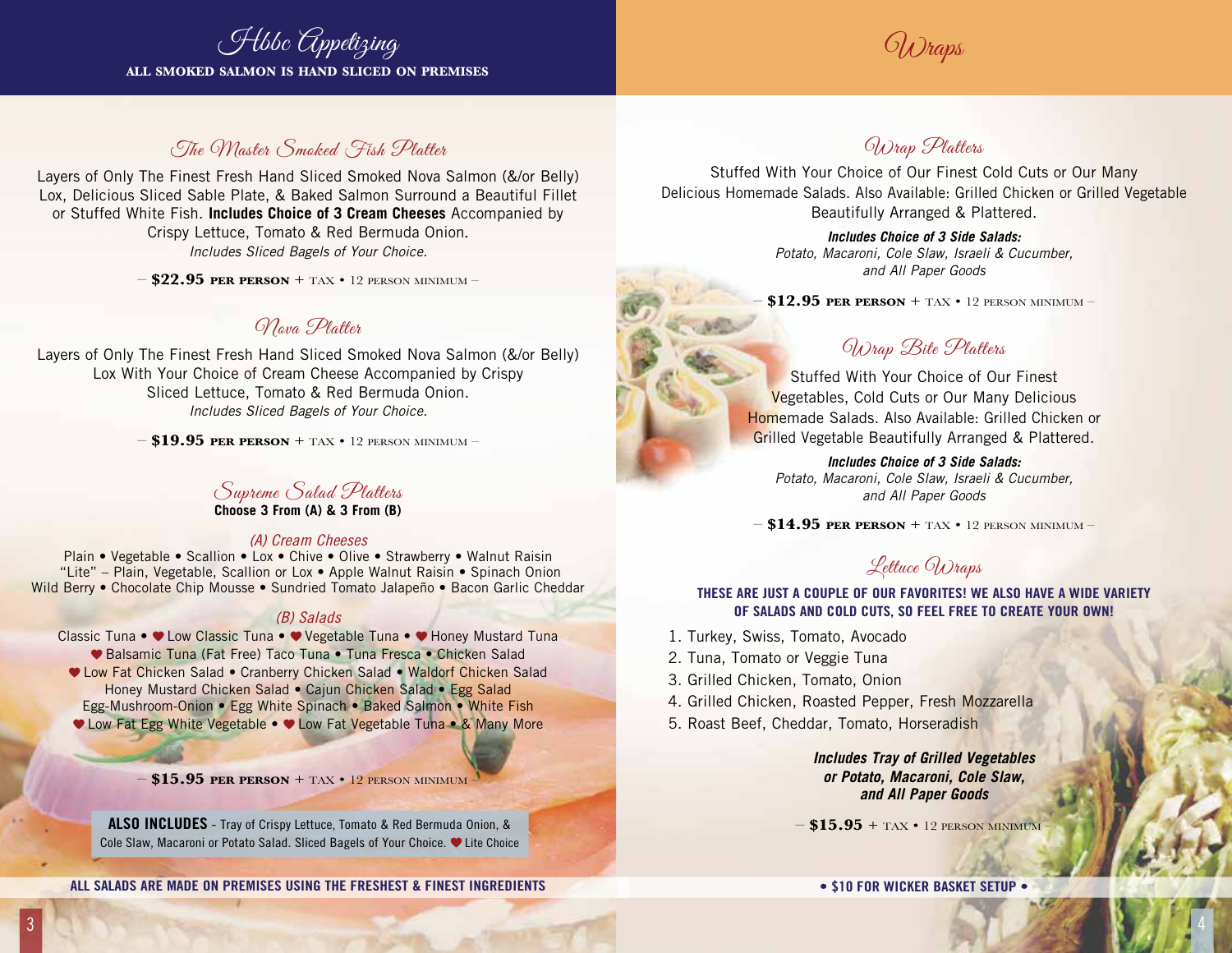Party Bagels & Platters

Giant Party Bagels

#### **MAKE YOUR NEXT AFFAIR A HIT WITH THESE SUPER SIZED OVER STUFFED PARTY BAGELS!**

**Small - 10/12 People - \$99.95 + Tax Medium - 15/18 People - \$149.95 + Tax Large - 20/25 People - \$189.95 + Tax**

Your Choice of Fillings, Whether it be Our Prime Cold Cuts or Our Fresh Made Salads.

*Includes Potato & Macaroni Salad, Cole Slaw, Crispy Sliced Lettuce, Tomato & Red Bermuda Onion, Mustard & Mayonnaise*

**LOOK AT OUR OTHER SANDWICH SUGGESTIONS FOR GREAT IDEAS TOO**

**INCLUDES ALL PAPER GOODS • \$10 ADDITIONAL FOR WICKER BASKET SETUP •**

### Cold Cut & Cheese Platters

*(We Only Use The Finest Boars Head Cold Cuts)*

**Your Choice - Any 3 Meats & Any 3 Cheeses**. Also Includes Tray of Crispy Lettuce, Tomato & Red Bermuda Onion, & Cole Slaw, Macaroni or Potato Salad. Sliced Bagels of Your Choice.

**• SAME WEIGHT AS SUPREME •**

– **\$14.95 per person** + tax • 12 person minimum –



#### **ALL OUR HEROES ARE SLICED & INCLUDE SIDE SALAD, DRESSINGS & ALL PAPER GOODS**

American **•** \$26.95 per ft Boars Head Ham, Turkey, Roast Beef, American, Swiss, Lettuce, Tomato

Italian **•** \$29.95 per ft Ham Cappicola, Salami, Pepperoni, Provolone, Roast Peppers, Lettuce, Tomato, Red Onion

> Veggitano **•** \$29.95 per ft Assorted Grilled Vegetables With Fresh Mozzarella in a Balsamic Glaze

Pastrami – Ruben **•** \$34.95 per ft

Pastrami, Corn Beef, Swiss, Cole Slaw, Sauerkraut, Mustard, Russian

Tuscany **•** \$34.95 per ft

Grilled or Fried Chicken, Ripe Tomato, Red Onion, Romaine Lettuce, Roasted Red Peppers, Fresh Mozzarella

Portafino **•** \$34.95 per ft Grilled or Fried Chicken With Sautéed Broccoli Rabe,

Roasted Red Peppers, & Fresh Mozzarella, Pesto

#### CHOICE OF 3:

Potato, Macaroni, Cole Slaw, Cucumber, Israeli, 3 Bean (1lb. Per Foot) Just Some Suggestions – **Feel Free to Create Your Own!**

**\$10 ADDITIONAL FOR WICKER BASKET SETUP**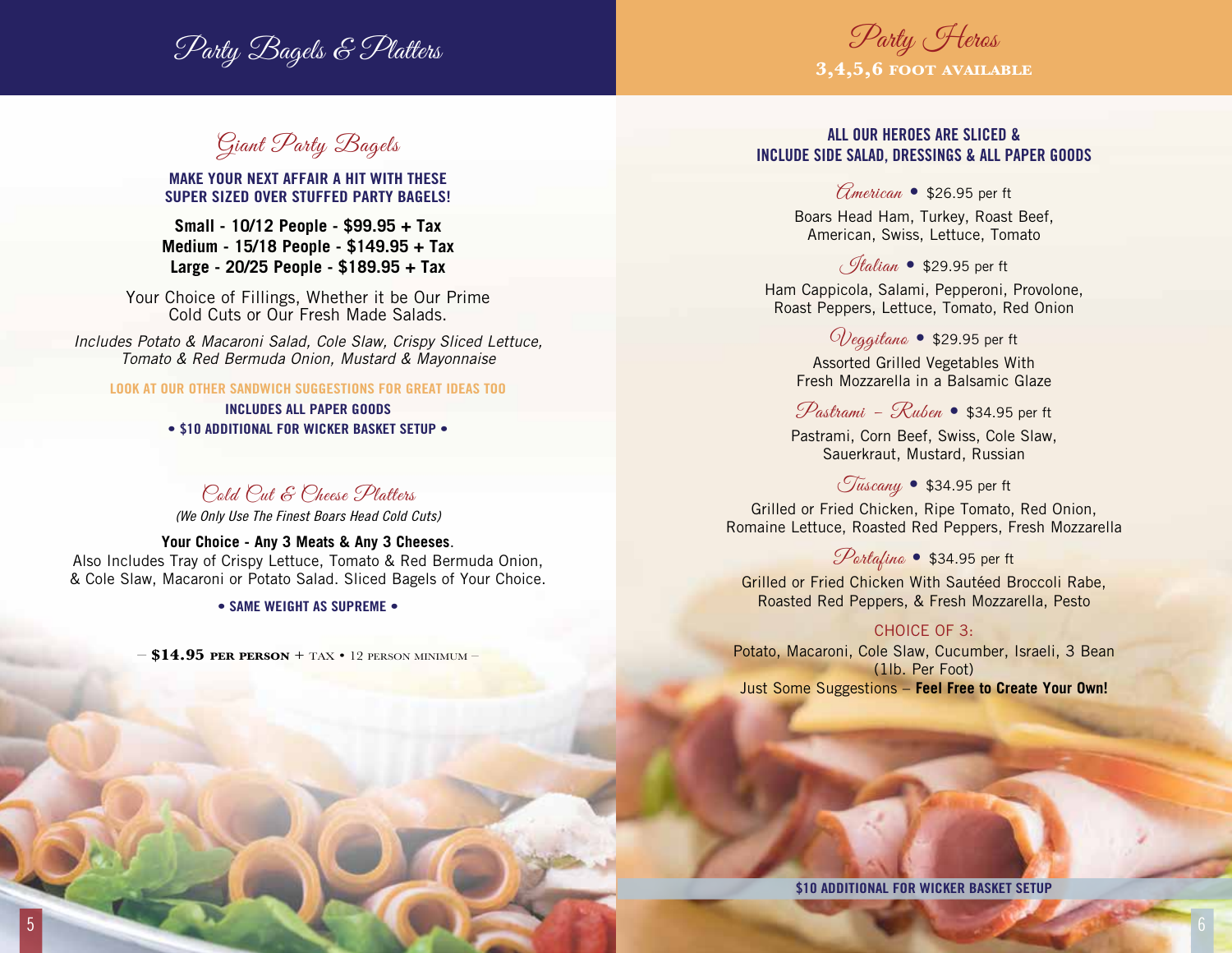# Party Favorites For the Buffet

Cheese Platters A Variety of The Freshest Cheeses Available, Decorated With Crackers **PETITE \$59 • GRANDE \$99**

Bruschetta Ripe Tomato, Chopped Red Onion, Fresh Basil & Garlic With Baguette Slices **PETITE \$49 • GRANDE \$89**

### Hummus Platter

Two Types of Hummus; Regular, Garlic or Sun Dried Tomato With Pita Chips **PETITE \$49 • GRANDE \$89**

### Fruit Platter

Seasonal **PETITE \$55 • GRANDE \$89**

### Fresh Vegetable

**CRUDITIES** Delicious Homemade Dip Beautifully Surrounded With Crispy Fresh Vegetables in Season **PETITE \$49 • GRANDE \$79**

### Cookie Platter

Homemade Chocolate Chip Cookies with Authentic Butter Italian Cookies **PETITE (3LBS.) \$49 • GRANDE (5LBS.) \$79**

#### **ALSO AVAILABLE:**

Danish Platters Rugelach Platters Mini Black & Whites Chocolate Fountain & More

Hot Buffet **Choice of 4 Hot Entrées** Includes Dinner Rolls, Butter, Tossed Salad, Rice &/or Roasted Potatoes

– **\$29.95 per person** + tax • 40 person minimum –

### Pasta

Baked Ziti Pasta Primavera Penne Alla Vodka Pasta With Garlic & Oil Pasta With Marinara or Tomato Sauce Eggplant Parmigiana

### Poultry

BBQ Chicken Chicken Marsala Chicken Francese Chicken Parmigiana Grilled Chicken with Vegetables Chicken Wings Fried Chicken Chicken Teriyaki

Beef

Meat Balls Pepper Steak Beef With Broccoli Beef With Mushrooms Beef Teriyaki

Pork Sausage With Peppers

**PETITE FEEDS AVERAGE OF 12-15 • GRANDE FEEDS AVERAGE OF 22-30 WAITRESS SERVICE ADDITIONAL UPON REQUEST • RENTAL EQUIPMENT AVAILABLE**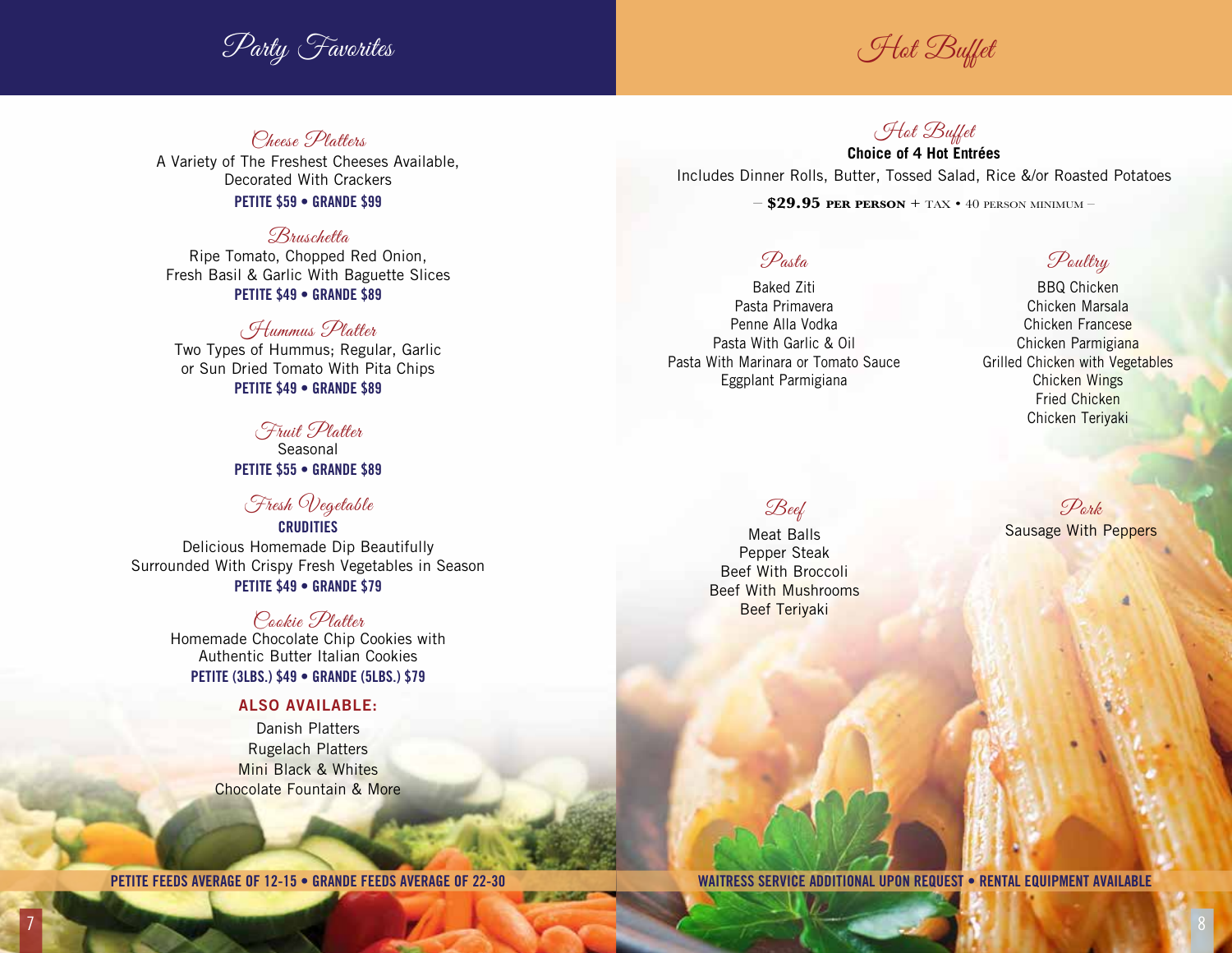Salad Bowl Suggestions or Create Your Own!



#### **CHOOSE FROM ANY ONE OF OUR SANDWICH SUGGESTIONS OR CREATE YOUR OWN!**

*Feel Free to Choose From Any Bread or Bagel*

– **\$16.95 per person** • 12 person minimum –

Sliced Turkey, Breaded Eggplant, Sliced Green Apple, Cranberry Mayo on Cranberry Baguette

 **•** 

Mouth Watering Roast Beef, Caramelized Onions, Sweet Munchee Cheese, Tomato, Spinach With Arugula Pesto

 **•** 

Fresh Roasted Turkey, Finlandia Swiss, Arugula, Ripe Tomato, & Fresh Avocado With Sundried Tomato Mayo

Grilled Chicken, Fresh Mozzarella, Shaved Parmesan Reggiano, Roasted Red Pepper, Romaine Lettuce, Fried Eggplant, Tomato, Spinach Pesto

 **•** 

 **•** 

Grilled Chicken, Crisp Bacon, Caramelized Onion, Romaine Lettuce With Walnut, Mandarin Spread

Grilled Portobello Mushroom, Sautéed Spinach, Breaded Eggplant, Fresh Mozzarella, Tomato, Arugula Pesto

 **•** 

*All Gourmet Sandwich Baskets Include a Choice of 2 Side Salads & a Half Tray Tossed Salad*

#### **greek orzo salad**

Fresh Cooked Orzo With Chopped Green, Red & Yellow Peppers, Cucumbers, Tomatoes, Black Olives & Delicious Feta Cheese Tossed in HBBC Special Vinaigrette

**PETITE \$49.95 • GRANDE \$74.95**

#### **cobb salad**

Chopped Ice Berg, Green Peppers, Red Onions, Cherry Tomatoes, Toasted Walnuts, Chopped Bacon, Crumbled Bleu Cheese Suggested Dressing: Ranch

**PETITE \$49 • GRANDE \$89**

#### **tortellini**

Tortellini or Baby Ravioli With Fresh Bocconcini Mozzarella, Cherry Tomatoes, Roasted Red Peppers, Fried Eggplant & Red Onions in a Roasted Garlic & Herb Dressing

**PETITE \$49 • GRANDE \$89**

#### **grilled vegetable**

Assorted Grilled Vegetables, Zucchini, Eggplant, Carrots, Mushroom, Peppers & Other Seasonal Vegetables with Balsamic Dressing

**PETITE \$49 • GRANDE \$89**

### **café salad**

Mesclun Greens, Dried Cranberries, Toasted Walnuts, Crumbled Bleu Cheese, Cherry Tomatoes, Croutons. Suggested Dressing: Raspberry Vinaigrette or Dijon Vinaigrette **PETITE \$49 • GRANDE \$89**

### **OTHER FAVORITES:**

| <b>PETITE</b> | <b>GRANDE</b> |                                   | <b>PETITE</b>   | <b>GRANDE</b> |
|---------------|---------------|-----------------------------------|-----------------|---------------|
|               |               | \$34.95 \$59.95 Spinach Feta      | \$39.99         | \$59.99       |
|               |               | \$39.99 \$59.99 Pasta Primavera   | \$39.99 \$59.99 |               |
|               |               | \$39.99 \$59.99 Tomato & Cucumber | \$39.99 \$59.99 |               |
|               |               | \$39.99 \$59.99 Broccoli Salad    | \$49.00 \$89.00 |               |

*\*Chicken Additional to Any Salad Bowl*

**Tossed Salad** Chef Salad Greek Salad Caesar Salad

9